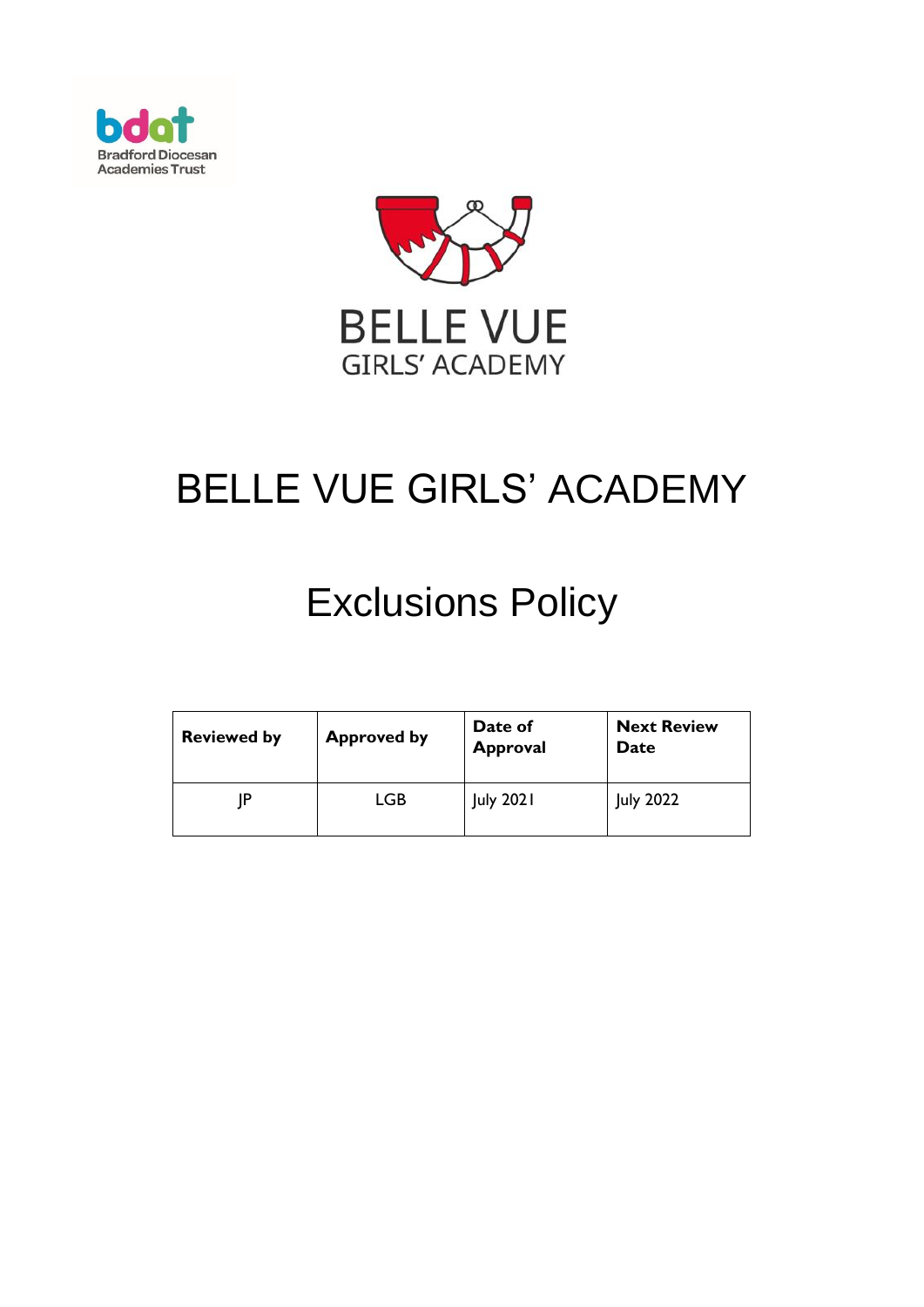Belle Vue Girls' Academy is committed to being a fully accessible and inclusive organisation, welcoming and respecting the diversity of students, staff, community and visitors.

Our expectations are clarified in the school aims:

| <b>Achieving Success</b>                                                                                        | <b>Valuing Others</b>                                                                                                        |
|-----------------------------------------------------------------------------------------------------------------|------------------------------------------------------------------------------------------------------------------------------|
|                                                                                                                 | by                                                                                                                           |
| Encouraging high aspiration and a love of<br>learning                                                           | Contributing to a safe school environment                                                                                    |
| Maximising progress and potential<br>Providing rewarding learning experiences<br>Offering diverse opportunities | Showing tolerance, respect and fairness<br>Listening to and respecting others' views<br>Appreciating and embracing diversity |
| Recognising and celebrating all<br>achievement<br>Preparing for independence and future                         | Being an active member of our school and<br>local community<br>Co-operating with others                                      |
| challenges                                                                                                      |                                                                                                                              |

#### **Rationale**

This policy is underpinned by the commitment of all at Belle Vue Girls' Academy to ensure the safety and well-being of the whole school community and to maintain an appropriate educational environment in which all can learn and achieve.

#### **Introduction**

Exclusion is an extreme sanction and is only used by the Headteacher (or, in the absence of the Headteacher, the Deputy Headteacher who is acting in that role). Before deciding whether to exclude a student either permanently or for a fixed period the Headteacher will ensure that:-

a) appropriate investigations have been carried out

b) all the evidence available has been considered

c) the student's version of events has been heard

d) statutory guidance on exclusions, equalities policy and disability discrimination has been taken into account

Having considered these matters the Headteacher will make a decision on exclusion based on the balance of probabilities established. In reaching a decision, the Headteacher will look at each case on its own merits and avoid a tariff system, ie, fixing a standard penalty for a particular action, as unfair and inappropriate.

Exclusion, whether fixed term or permanent may be used for any of the following, all of which constitute examples of unacceptable conduct, and are infringements of the School's Behaviour for Learning Policy:

- Verbal abuse to staff and others
- Verbal abuse to student
- Physical abuse to/attack on staff
- Physical abuse to/attack on student
- Sexually abusive language and/or behaviour
- Indecent behaviour
- Damage to property
- Misuse of illegal drugs or other substances including supplying
- Theft
- Serious actual or threatened violence against another student or a member of staff.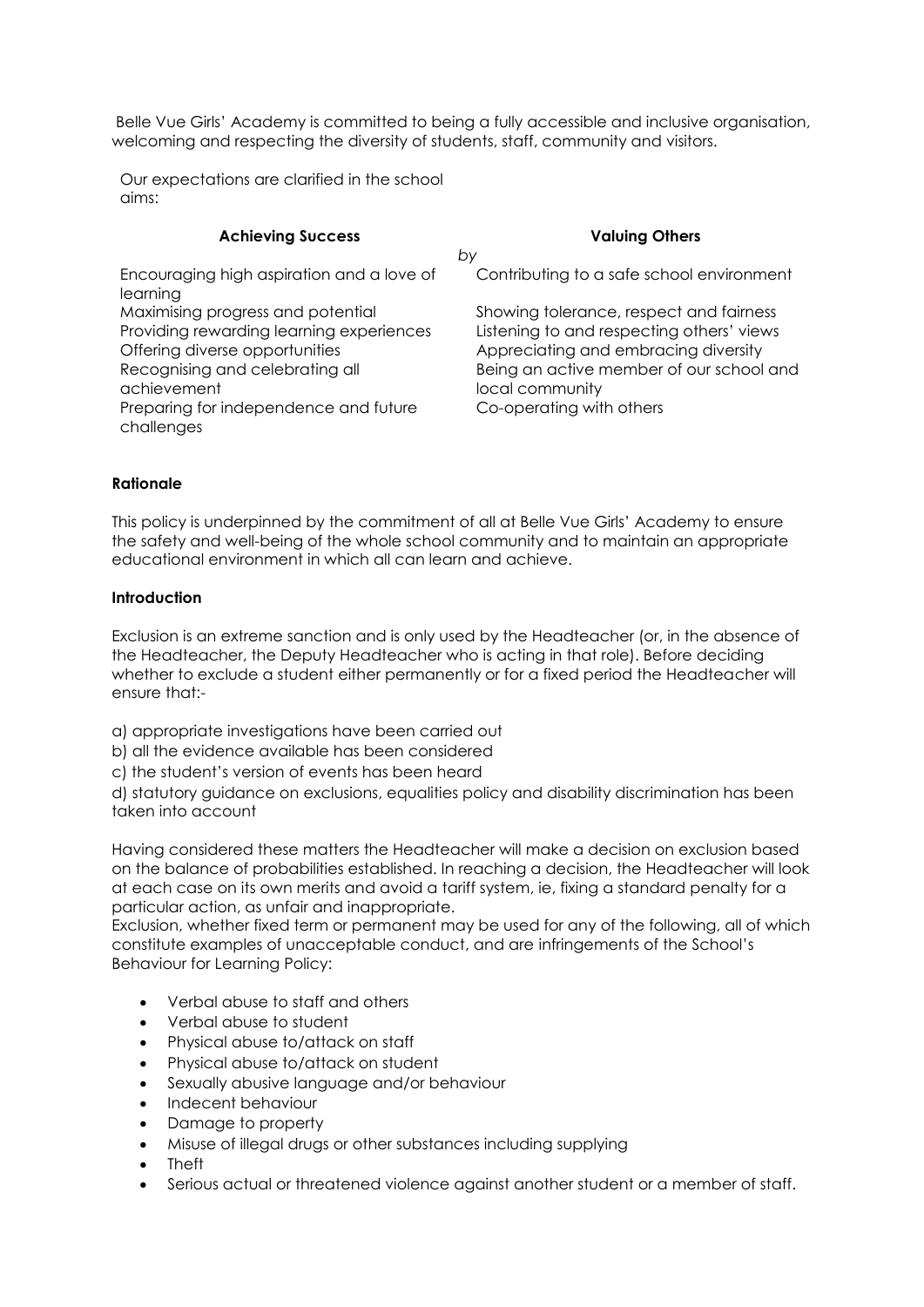- Carrying an offensive weapon
- Arson
- Unacceptable behaviour which has previously been reported and for which Academy sanctions and other interventions have not been successful in modifying the student's behaviour.

This is not an exhaustive list and there may be other situations where the Headteacher makes the judgment that exclusion is an appropriate sanction. Exclusions can be either fixed term or permanent.

## **Fixed Term exclusion**

- A student will not be excluded for a period that exceeds 45 days in any one school year
- The school will make every effort to inform parents of a fixed term exclusion before the end of the school session (the school office closes at 5.00pm) by telephone, email or text
- This will be followed up in all cases with a letter
- Parents will be informed of the length of the exclusion, the reasons for the exclusion and their rights, including their right to make representations and who to contact if they wish to make representations about the exclusion
- When a student is required to be at home, parents/carers will be advised that the student is not allowed on the school premises, and that daytime supervision is their responsibility, as parents/carers
- The letter will also make clear the date and time when the student should return to school for a reintegration meeting
- The school will continue to provide education for all students on fixed term exclusion and mark the work that is completed and returned to school
- If a student with a Statement of SEN (or EHCP) is excluded the school will call an Interim Annual review seeking the advice of the LA
- The school will plan the return and reintegration into school after fixed term exclusions with parents and students
- The Headteacher will inform the governors' and Local Authority within one school day of any fixed term exclusions totalling more than five school days per term and each term of fixed term exclusions totalling fewer than five school days a term
- According to Department for Education guidance school is obliged to provide full time education from the sixth day of any period of fixed term exclusion of six days or longer
- The school will consult with the LA officers for any exclusion of more than five days in order that appropriate full time education and transport is arranged

# **Permanent Exclusion**

- The decision to exclude a student permanently could be taken by the Headteacher in the following circumstances:-
	- (a) in response to a serious breach, or persistent breaches, of the School's Behaviour for Learning Policy;
	- (b) where allowing the student to remain in School would seriously harm the education or welfare of the student or others in the School.
		- In the case of a permanent exclusion the same process as that for fixed term exclusions will be followed except the communication will make clear that it is a permanent exclusion.
		- The Headteacher will inform the Governors' and Local Authority within one school day of any permanent exclusions.